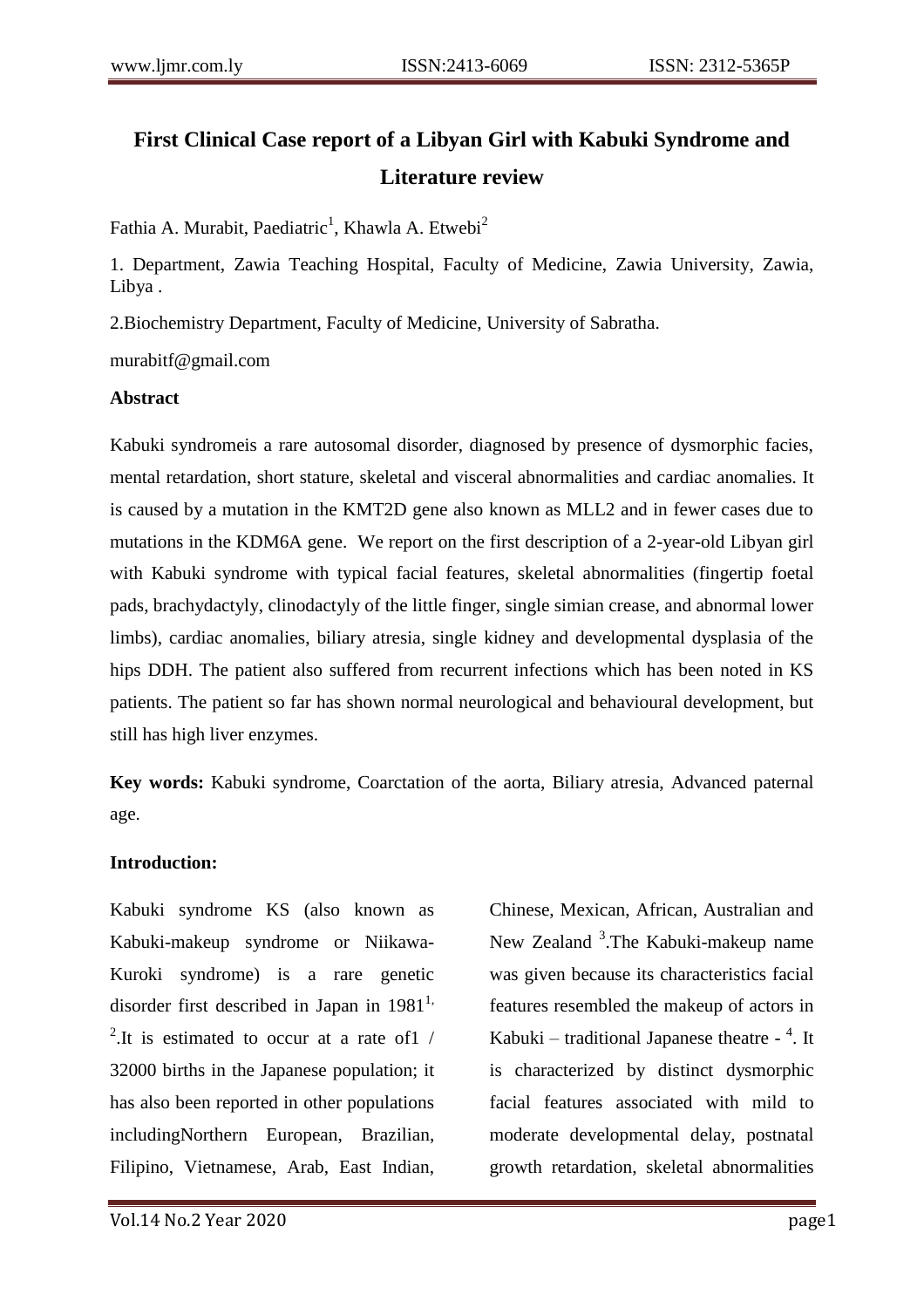(deformed spinal column with or without sagittal cleft vertebrae and brachydactyly) , dermatoglyphic abnormalities and less frequently visceral abnormalities (involving heart, kidneys, and gastrointestinal system), precocious puberty, and susceptibility to infections  $4$ . The specific facial features includeelongated palpebral fissures with eversion of the lateral margins of the lower lids, wide set eyes, arched eyebrows with sparseness in the lateral one-third, broad and depressed nasal tip, prominent ears, and a cleft or high arched palate  $56$ .KS is an autosomal dominant disorder that arises *de*  novo in the majority of cases<sup>7</sup>. Most of KS cases are caused by mutations in the lysine methyltransferase 2D (*KMT2D*) gene, also

## **Case report**

A 3-day old girl presented to our neonatal department with history of poor feeding, reduced activity and jaundice. She is the product of full term normal spontaneous vaginal delivery with meconium stained liquor, with a birth weight of 3.6 kg. Born to a non-consanguineous couple, a 43years old mother and 60years old father. On examination, she was lethargic, icteric and had facial dysmorphic features as shown in figure 1, long palpebral fissures, everted known as *MLL2*, while 5-8% of cases are caused by mutations in the lysine demethylase 6A (*KDM6A*) gene.In approximately 30% of individuals with a clinical diagnosis of KS, the genetic cause remains unknown. Both *KMT2D* and *KDM6A* encode proteins that belong to the histone modification machinery. Defective *KMT2D* or *KDM6A* activity leads to imbalances in the histone marks on downstream target genes, resulting in errors in differentiation during embryonic development<sup>8</sup>.

Here we describe a case of a Libyan girl with KS associated with coarctation of the aorta and biliary atresia. This is the first Libyan KS patient - as far as we know- to be reported in literature.

lower eyelids, orbital hypertelorism, long and curved eyelashes, high-arching eyebrows with sparse hair in the lateral one third, depressed and broad nasal bridge, flat nasal tip, large anteverted ears. Examination of upper and lower limbs showed fingertip foetal pads, brachydactyly, clinodactyly of the little finger, single simian crease, and abnormal lower limbs.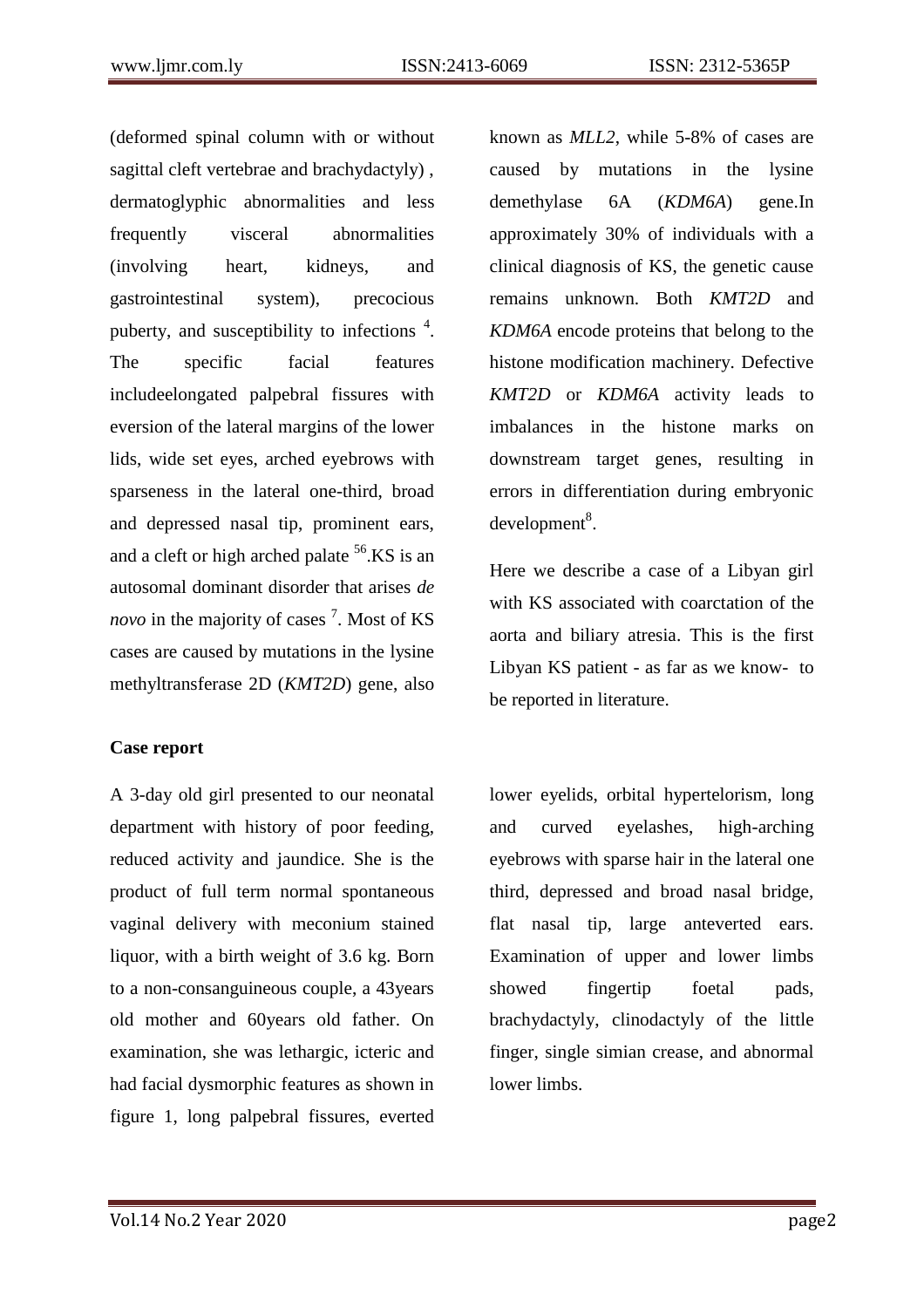

**Figure 1**Typical patient abnormality**(A)**dysmorphic facies (arched eyebrows, long palpebral fissures, long eyelashes, epicanthus, depressed nasal tip),**(B)** large ears, **(C)**brachydactyly of feet, **(D)**short fifth digit with clinodactyly,**(E)** fingertip pads, **(F)** single palmar crease.

Other positive findings on examination were as follow: Pericardial examination revealed an ejection systolic murmur at upper left sternal border, weak femoral pulses. Blood pressure in the upper limb above  $97<sup>th</sup>$  centile (128/80mmHg). Hip examination showed a clunk of the left hip joint. The liver function test showed a high total serum bilirubin of 14.5mg/dl with 6mg/dl direct bilirubin. The septic screen showed a growth of *E. coli* in urine culture and she received a course of cefotaxime and amikacin. The serum bilirubin level declined for a while but was still persistent at 2weeks of age and the skin was yellow greenish in colour. Total serum bilirubin was 14mg/dl of which mainly was direct bilirubin 10mg/dl. Liver enzymes were high ALT(SGPT) 150IU/l, AST(SGOT) 320U/l. Abdominal ultrasonography showed that liver is normal in size and shape, homogenous in echogenicity without focal lesions, no intrahepatic biliary dilatation. Cystic lesion in liver segment VII about 1.5x2 cm. No stones or acute inflammatory signs in the gallbladder. CBC and PV with normal calibre about o.5 cm and 1.2 cm. spleen is normal in size, homogenous in echogenicity without focal lesions. Normal pancreatic echogenicity without focal lesions. Enlarged left kidney with no dilation of PCS, normal cortical echogenicity without focal lesions nor stones. Urinary bladder is full and no clear free fluid collection in pelvic cavity. No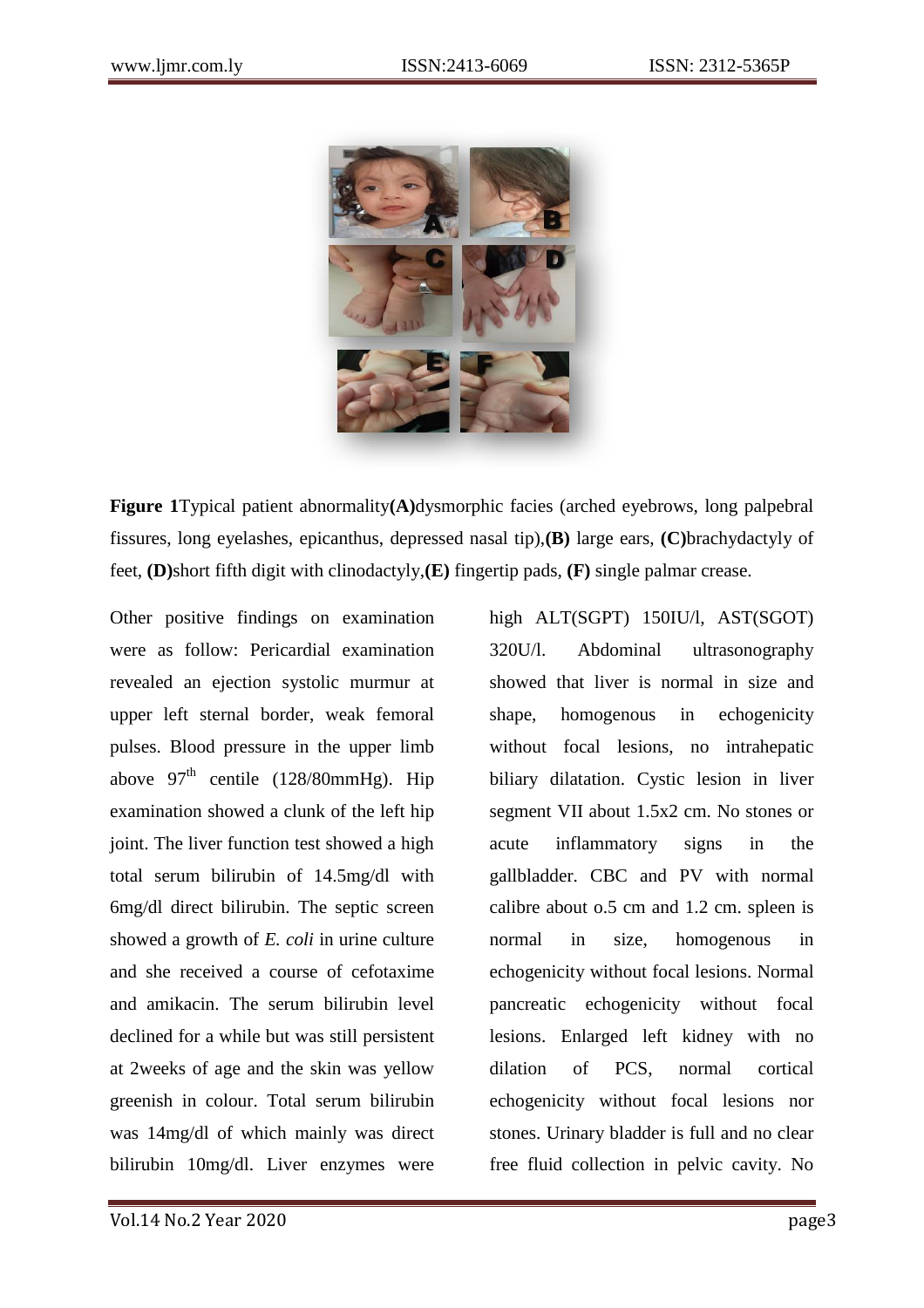lymph nodes enlargement in para-aortic nor mesenteric regions. Conclusion of U/S biliary atresia with cholydocal cyst, compensatory big left kidney with no dilatation of PCS. At 32-days of age an MRI of abdomen and pelvis with MRCP technique, axial T1, T2 weighted images, coronal T1, T2 weighted images post contrast study done, finding evidence of well-defined cystic lesion in gallbladder region with ill-defined biliary radicals. Normal signal intensity of liver. No masses or focal regions. Normal size, parenchyma thickness, and signal intensity of left kidney, with no hydronephrosis nor masses. Normal appearance of pancreas, adrenals, scanned portion of the aorta and IVC. No ascites nor intraabdominal collection. Conclusion of a well-defined cystic lesion at gallbladder region with illdefinition of biliary radicals with illdefinition of CBC suggestive of biliary atresia with a solitary ectopic left kidney. At 39-days of age MRCP technique SSFSEE sequence in axial and coronal section with reconstructed images done and reported secular cystic dilatation communicated with cystic duct. Normal shape and calibre of the CBC and intrahepatic biliary ducts with no evidence of intraluminal filling defect. Normal both hepatic duct origin and morphology. Normal calibre of the pancreatic duct (Wirsung duct), with no pancreatic duct accessories. Normal appearance of the gallbladder with no evidence of filling defect. Conclusion of secular cystic dilatation communicated with cystic duct. At 42-days of age a porto-enterostomy with end to side small bowl anastomosis (Kasai operation) done and early cirrhotic liver changes seen. Microscopic examination of the resected part showed that section from gallbladder examines reveals columnar epithelial lining with underlying lamina propria and muscularis propria, show no significant abnormality, attached cystic mass shows cyst lined with columnar epithelial cells with ulcerated area of granulation tissue formation, mild inflammation and thick fibrous tissue of the underlying stroma. No evidence of atypical cells.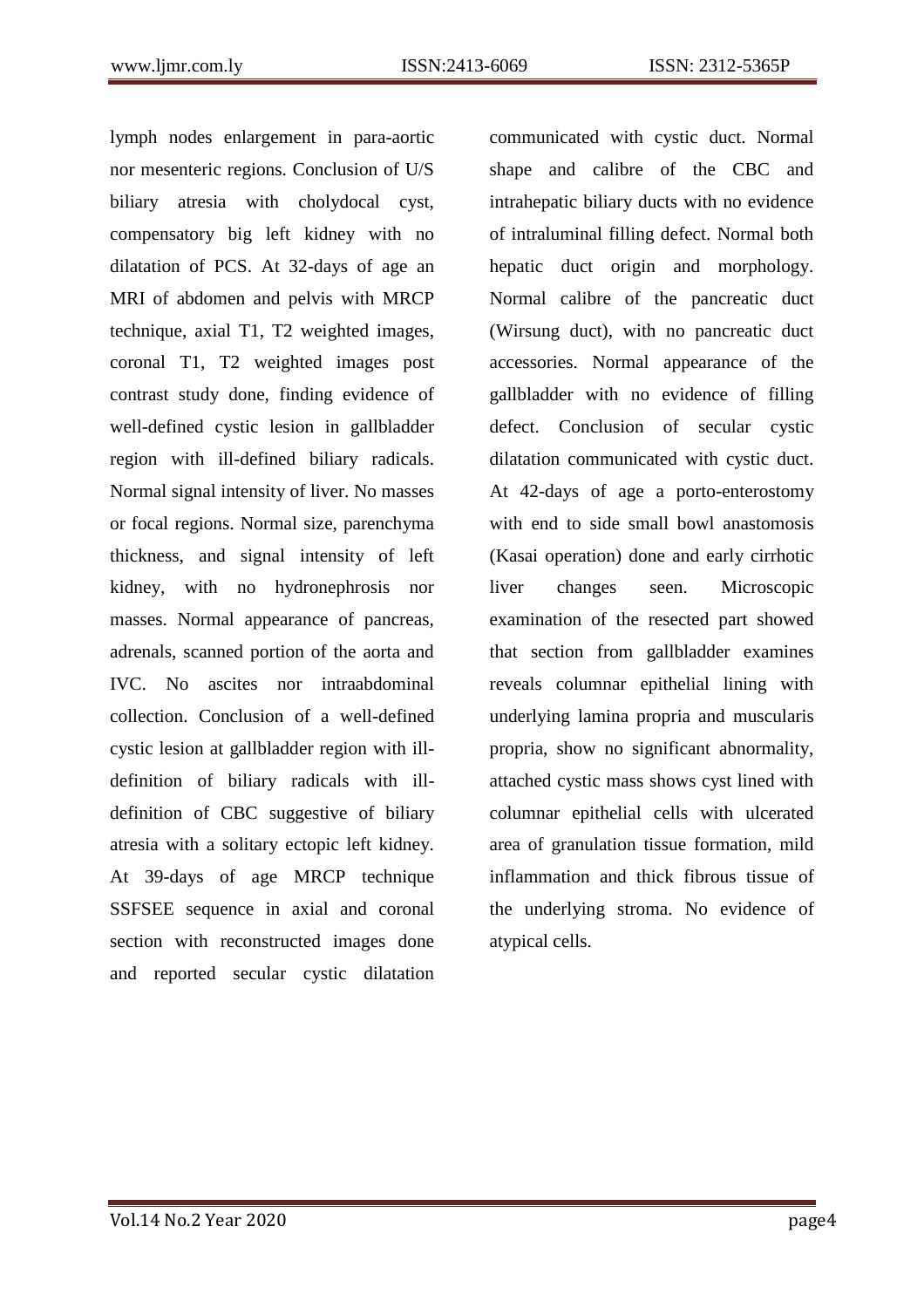

**Figure 2**CT scan angiography showing coarctation of the aorta

Echocardiogram revealed situs solitus, A.V-V.A concordance, small partially closed VSD, sever coarctation of the aorta, severe left ventricular hypertrophy, interventricular septum diameter 9mm, left ventricular LVID d15mm. EF80%, pulmonary pressure gradient 35 mm HG with diastolic runoff, normal pulmonary artery. Colour Doppler ultrasound show no sign of renal artery stenosis. She was put on antihypertensive agents (Inderal, Captopril), ursodeoxycholic acid. CT scan angiography of the aorta showed severe hypoplasia or narrowing of the segment within junction between aortic arch and descending aorta distal to the origin of the left subclavian artery. The narrowing segment measured 2.9mm in length and 3.3mm in transverse diameter. The diameter of the descending thoracic aorta measures 10mm distal to stenosis. Small pre-stenosis patent ductus arteriosus between aorta and main pulmonary arteries. Normal origin of ascending aorta with no stenosis and measures 11mm. Normal origin and calibre of the main pulmonary trunk. Left pulmonary artery normal size with no evidence of intraluminal thrombosis. Normal drainage of pulmonary veins into left atrium with no venous anomalies. Normal drainage of IVC, SVC into the right atrium. Repair of the coarctation was done at age of 5 months, and after which the antihypertensive drugs were gradually stopped successfully.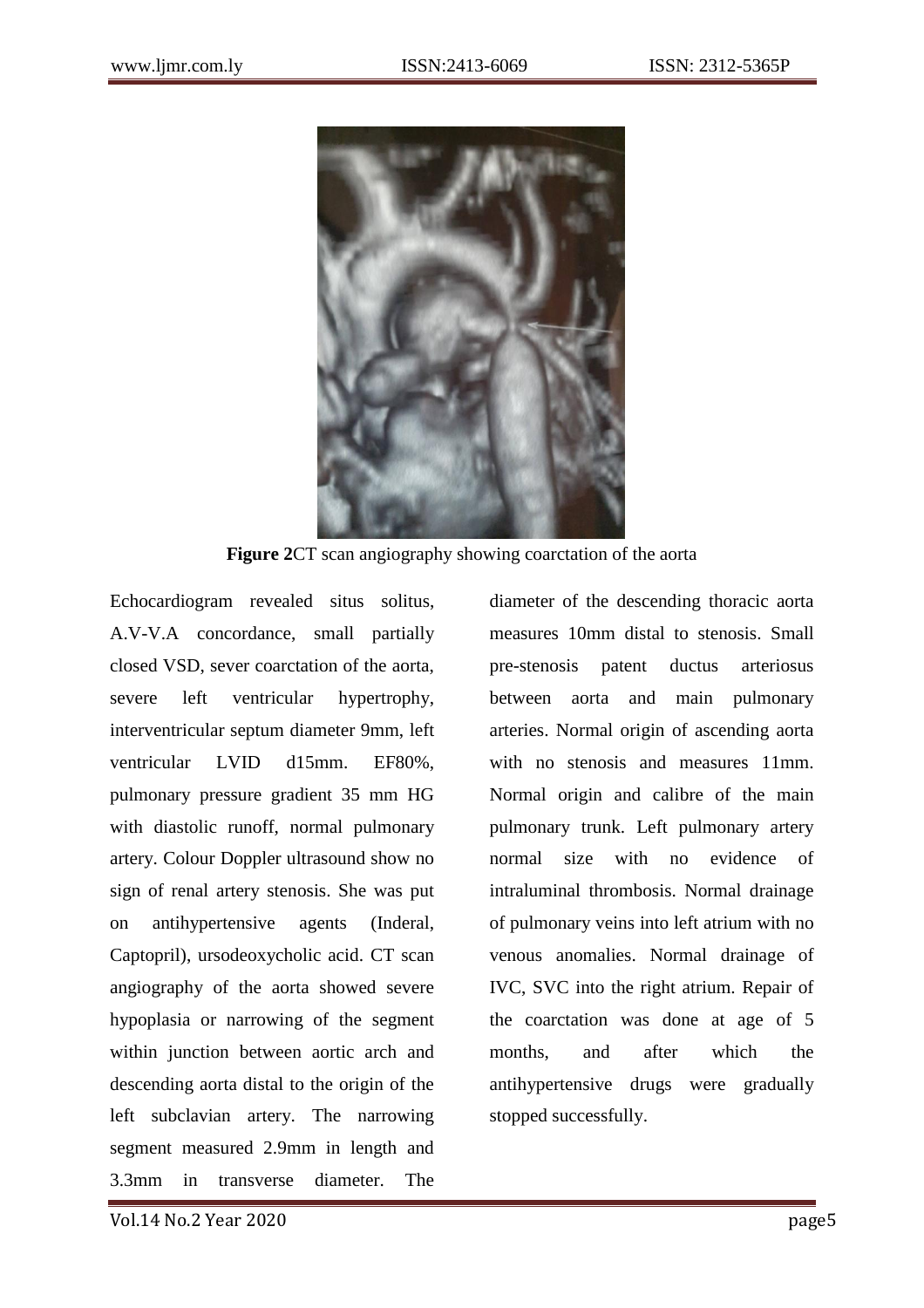Ultrasonography of hip joints showed developmental hip dysplasia of the left hip joint.

Cerebral magnetic resonance of the brain was normal. Other skeletal radiographic survey was normal. Micturating cystourethrogram was normal. Thyroid function test was normal.

At 3 months of age she developed cholangitis. She also had recurrent

### **Discussion**

KS is a rare congenital disease characterized by distinctive dysmorphic facial features and mental disability. Its incidence rate has been previously described to be approximately 1 in 32,000 individuals; however, this rate may be underestimated due to missed diagnosis. KS is generally diagnosed clinically based on the combination of five main criteria, postnatal growth retardation, development of mental disability, typical facial features, skeletal anomalies, and foetal fingertip pads<sup>9</sup>. Our study describes a case of a young Libyan girl with KS, characterized by typical facial appearance, including long palpebral fissures, everted lower eyelids, long and curved eyelashes, high arching eyebrows with sparse hair in lateral one third, broad depressed nasal bridge with flat nasal tip, and large ears,

infections in form of pneumonia, acute otitis media and recurrent urinary tract infections.

Now she is a 2-year-oldthriving normally, with normal physical and neurological development. Her last liver function test shows an elevated liver enzymes, AST (SGOT) 155U/l, ALT (SGPT) 132 U/I, total bilirubin 0.4 mg/dl, direct 0.3 mg/dl, indirect 0.1 mg/dl, GGT 206 U/l and ALP 420 U/l.

and skeletal anomalies, referring to brachydactyly, clindodactyly and foetal fingertip pads, and visceral anomalies, with single left kidney, heart anomalies and coarctation of the aorta, and biliary atresia. She also showed recurrent respiratory tract infections and recurrent urinary tract infections.

Congenital heart defects CHDs are relatively common in KS, mostly coarctation of the aorta and left sided anomalies<sup>10, 11</sup>. In a study by Digilio et al. where they analysed cardiac characteristics and differences in sex prevalence of specific CHDs in a series of patients with KS and literature review, among 60 patients, CHD was diagnosed in 35 (58%). Coarctation of the aorta (CoA) (23%), atrial septal defects (ASD) (20%), and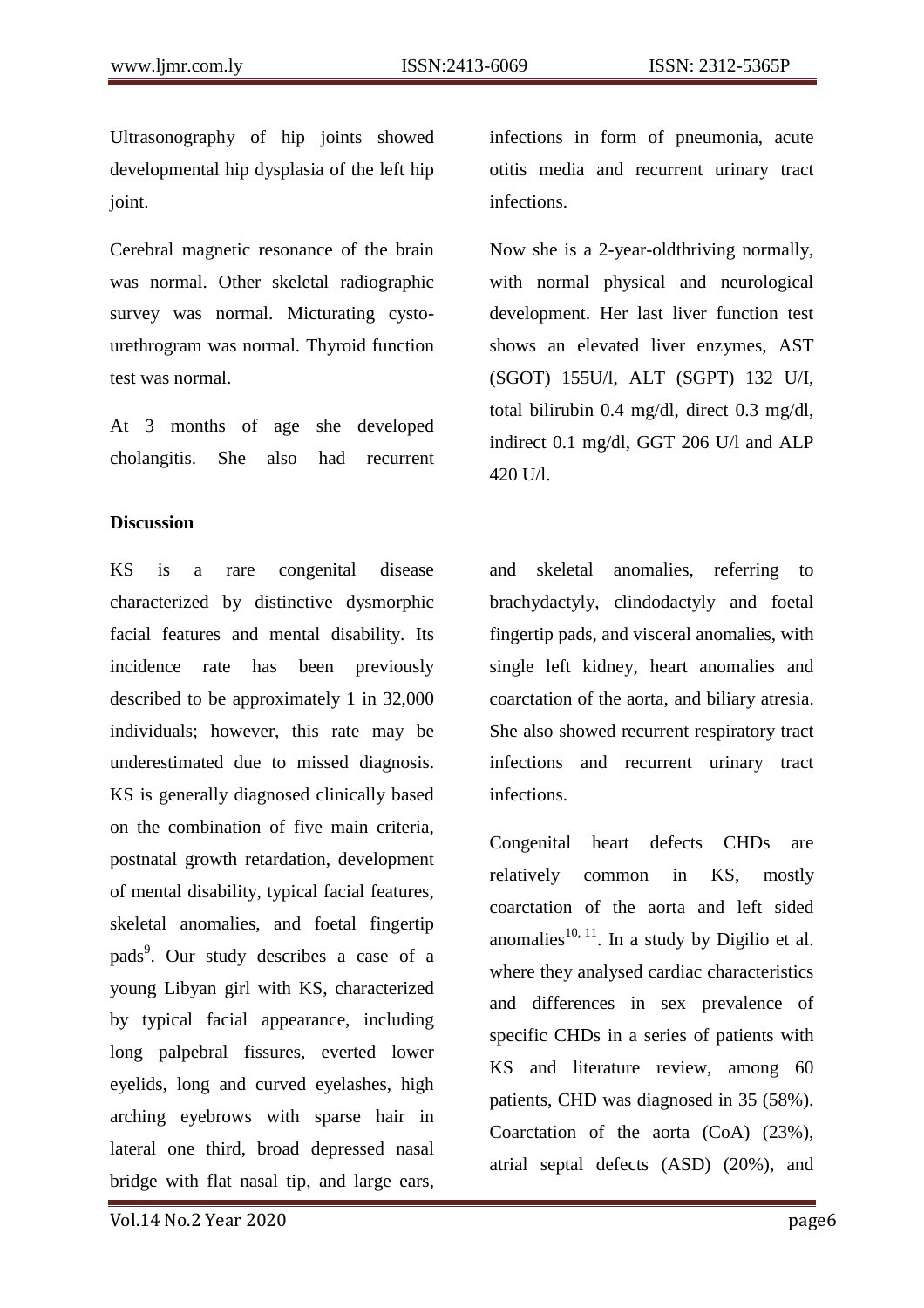ventricular septal defects (VSD) (17%) where the most frequent CHDs in those patients and in previous reports from literature  $^{12}$ . Digilio et al. also categorized the CHDs associated with KS into: (1) leftsided obstruction as coarctation of the aorta (22.8%), aortic stenosis (5.7%); (2) septal defects: ventricular septal defects (17.1%), secundum atrial septal defects (20%); (3) right-sided obstructions: pulmonary stenosis (2.8%); (4) extracellular matrix defects: atrioventricular canal (5.7%); (5) outflow/conotruncal defects: tetralogy of Fallot (11.4%), double outlet right ventricle (2.8%), d-transposition of the great arteries with intact ventricular septum (2.8%); (6) targeted growth defects: partial anomalous pulmonary venous return (5.7%); and (7) cell death defects: Ebstein's anomaly  $(2.8\%)$  <sup>13, 14</sup>. Our case had a small partially closed ventricular septal defect and a severe condition of coarctation of the aorta which was corrected surgically at age of 5 months.

Biliary atresia (BA) is an inflammatory cholangiopathy of infancy characterized by progressive fibrosclerosis and obliteration of intrahepatic and extrahepatic bile ducts  $15$ . It is presented clinically in neonatal period by direct or conjugated hyperbilirubinemia, pale stools, dark urine, hepatosplenomegaly and progressive

Vol.14 No.2 Year 2020 page7

hepatic failure, and is the most common cause of neonatal jaundice, representing approximately  $25 - 30$  % of cases <sup>16</sup>.Biliary atresia has been reported in some rare genetic syndromes including Alagille syndrome, Progressive familial intrahepatic cholestasis type 6, Crigler-Najjar syndrome, Kabuki syndrome, and others. According to this association conducted a whole exome sequencing to detect for rare genetic disorders in 20 infants with biliary atresia who underwent hepatic portoenterostomy (Kasai´s operation) and found an association in one case with the mutated gene *MLL2*<sup>17</sup>, which has been suggested as a major cause of KS <sup>18</sup>. Masui et al. reported a case of a male baby diagnosed with biliary atresia at age 4 days and after running a whole-exome sequencing on DNA from his parents a mutation was identified in KDM6A which lead to the hypothesis of KDM6A´s association with hepatic malformation through its association with notch signalling pathways, and as a gene mutation in KDM6A has been identified in some cases of KS, we can argue of an association between KS and biliary atresia <sup>19</sup>.The patient still has slightly elevated liver enzymes as was mentioned previously in the report and as is known that despite the Kasai portoenterostomy, the destructive bile duct injury progresses leading to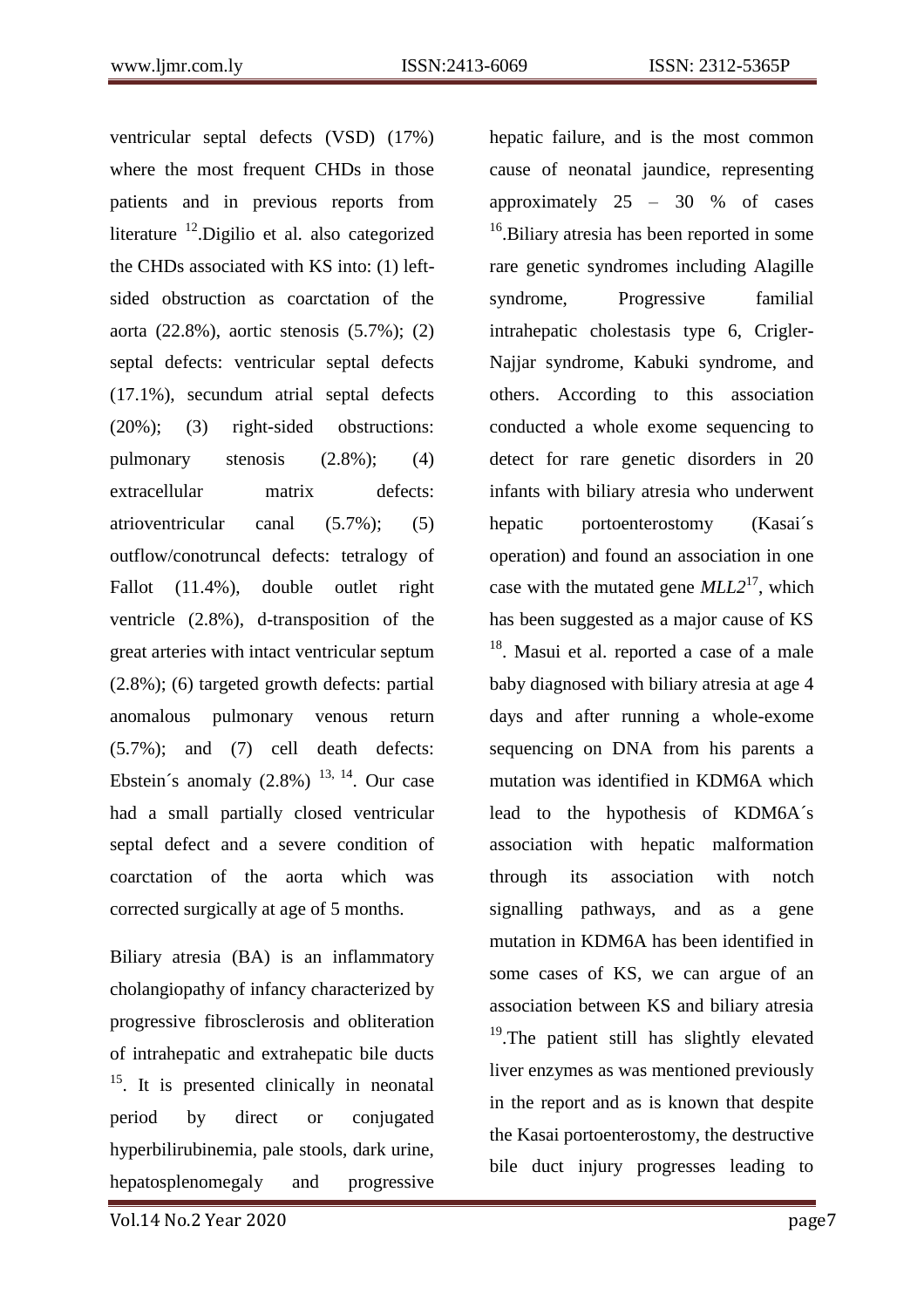biliary cirrhosis in the majority of children <sup>16</sup> and as such there will need to be constant followup and management for our patient in the future.

In addition to positive findings mentioned above, the parents advanced age and more specifically the advanced paternal age around 60 years at time of conception was to be taken into notice. The association between an advanced paternal age and a syndrome supports its genetic or epigenetic etiology and advanced paternal age association has been shown to be present in certain types of mutations  $^{20}$ . In a study by Armstrong et al. in which paternal age, cytogenetic abnormalities, and familial cases and their association with KS has been discussed and additionally explored syndromes with overlapping features has found that observed KS births are

underrepresented in young fathers and overrepresented in older fathers and the data has suggested that KS may be related to mutations associated with paternal aging <sup>21</sup>. As so, the advanced paternal age in our case may be used as a supporting evidence for this association.

An increased incidence of infections has been reported in KS, including otitis media and upper airway tract infections. Decreased IgA and IgG levels were observed in 79% and 42% of KS patients, respectively and severe immunodeficiency with hypogammaglobinaemia has been reported in several patients  $22-24$ . Our patient has suffered from recurrent acute otitis media, urinary tract infections and pneumonia in addition to the acute cholangitis which she had at age 3 months.

**Acknowledgement:** We would like to thank the parents of the patient for their consent and support.

## **References:**

- **1.** Niikawa N, Matsuura N, Fukushima Y, Ohsawa T, Kajii T. Kabuki make-up syndrome: a syndrome of mental retardation, unusual facies, large and protruding ears, and postnatal growth deficiency. *J Pediatr.* 1981;99(4):565-569.
- **2.** Kuroki Y, Suzuki Y, Chyo H, Hata A, Matsui I. A new malformation syndrome of long palpebral fissures, large ears, depressed nasal tip, and skeletal anomalies associated with postnatal dwarfism and mental retardation. *J Pediatr.* 1981;99(4):570- 573.
- **3.** Kasdon BD, Fox JE. Kabuki syndrome: diagnostic and treatment considerations. *Ment Health Fam Med.* 2012;9(3):171-179.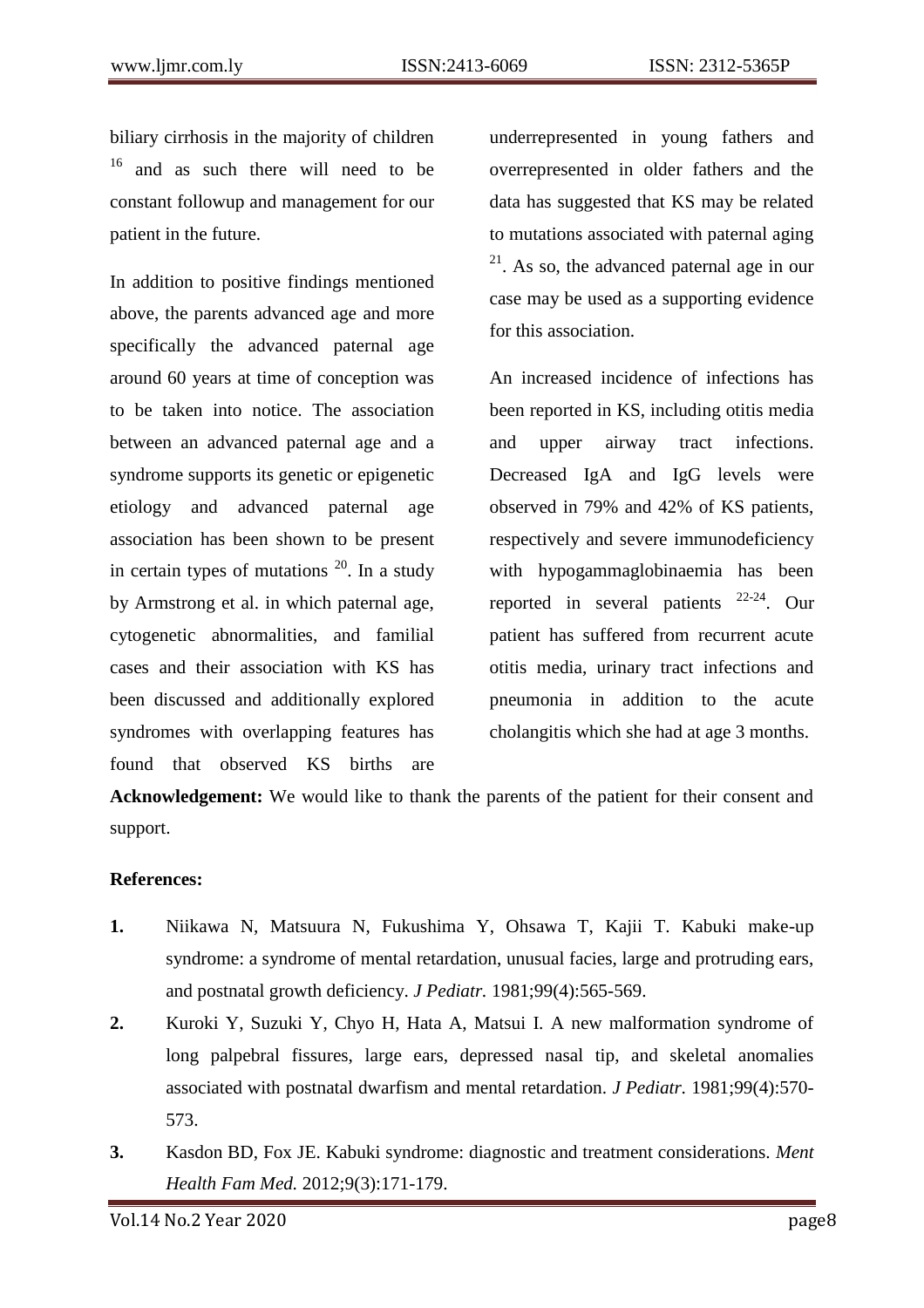- **4.** Cheon CK, Ko JM. Kabuki syndrome: clinical and molecular characteristics. *Korean J Pediatr.* 2015;58(9):317-324.
- **5.** Ratbi I, Fejjal N, Micale L, Augello B, Fusco C, Lyahyai J, Merla G, Sefiani A. Report of the First Clinical Case of a Moroccan Kabuki Patient with a Novel MLL2 Mutation. *Mol Syndromol.* 2013;4(3):152-156.
- **6.** Hughes HE, Davies SJ. Coarctation of the aorta in Kabuki syndrome. *Arch Dis Child.*  1994;70(6):512-514.
- **7.** Banka S, Veeramachaneni R, Reardon W, Howard E, Bunstone S, Ragge N, Parker MJ, Crow YJ, Kerr B, Kingston H, Metcalfe K, Chandler K, Magee A, Stewart F, McConnell VP, Donnelly DE, Berland S, Houge G, Morton JE, Oley C, Revencu N, Park SM, Davies SJ, Fry AE, Lynch SA, Gill H, Schweiger S, Lam WW, Tolmie J, Mohammed SN, Hobson E, Smith A, Blyth M, Bennett C, Vasudevan PC, García-Miñaúr S, Henderson A, Goodship J, Wright MJ, Fisher R, Gibbons R, Price SM, D CdS, Temple IK, Collins AL, Lachlan K, Elmslie F, McEntagart M, Castle B, Clayton-Smith J, Black GC, Donnai D. How genetically heterogeneous is Kabuki syndrome?: MLL2 testing in 116 patients, review and analyses of mutation and phenotypic spectrum. *Eur J Hum Genet.* 2012;20(4):381-388.
- **8.** Aref-Eshghi E, Schenkel LC, Lin H, Skinner C, Ainsworth P, Paré G, Rodenhiser D, Schwartz C, Sadikovic B. The defining DNA methylation signature of Kabuki syndrome enables functional assessment of genetic variants of unknown clinical significance. *Epigenetics.* 2017;12(11):923-933.
- **9.** Niikawa N, Kuroki Y, Kajii T, Matsuura N, Ishikiriyama S, Tonoki H, Ishikawa N, Yamada Y, Fujita M, Umemoto H, et al. Kabuki make-up (Niikawa-Kuroki) syndrome: a study of 62 patients. *Am J Med Genet.* 1988;31(3):565-589.
- **10.** Wessels MW, Brooks AS, Hoogeboom J, Niermeijer MF, Willems PJ. Kabuki syndrome: a review study of three hundred patients. *Clin Dysmorphol.* 2002;11(2):95- 102.
- **11.** Yoon JK, Ahn KJ, Kwon BS, Kim GB, Bae EJ, Noh CI, Ko JM. The strong association of left-side heart anomalies with Kabuki syndrome. *Korean J Pediatr.*  2015;58(7):256-262.
- **12.** Digilio MC, Marino B, Toscano A, Giannotti A, Dallapiccola B. Congenital heart defects in Kabuki syndrome. *Am J Med Genet.* 2001;100(4):269-274.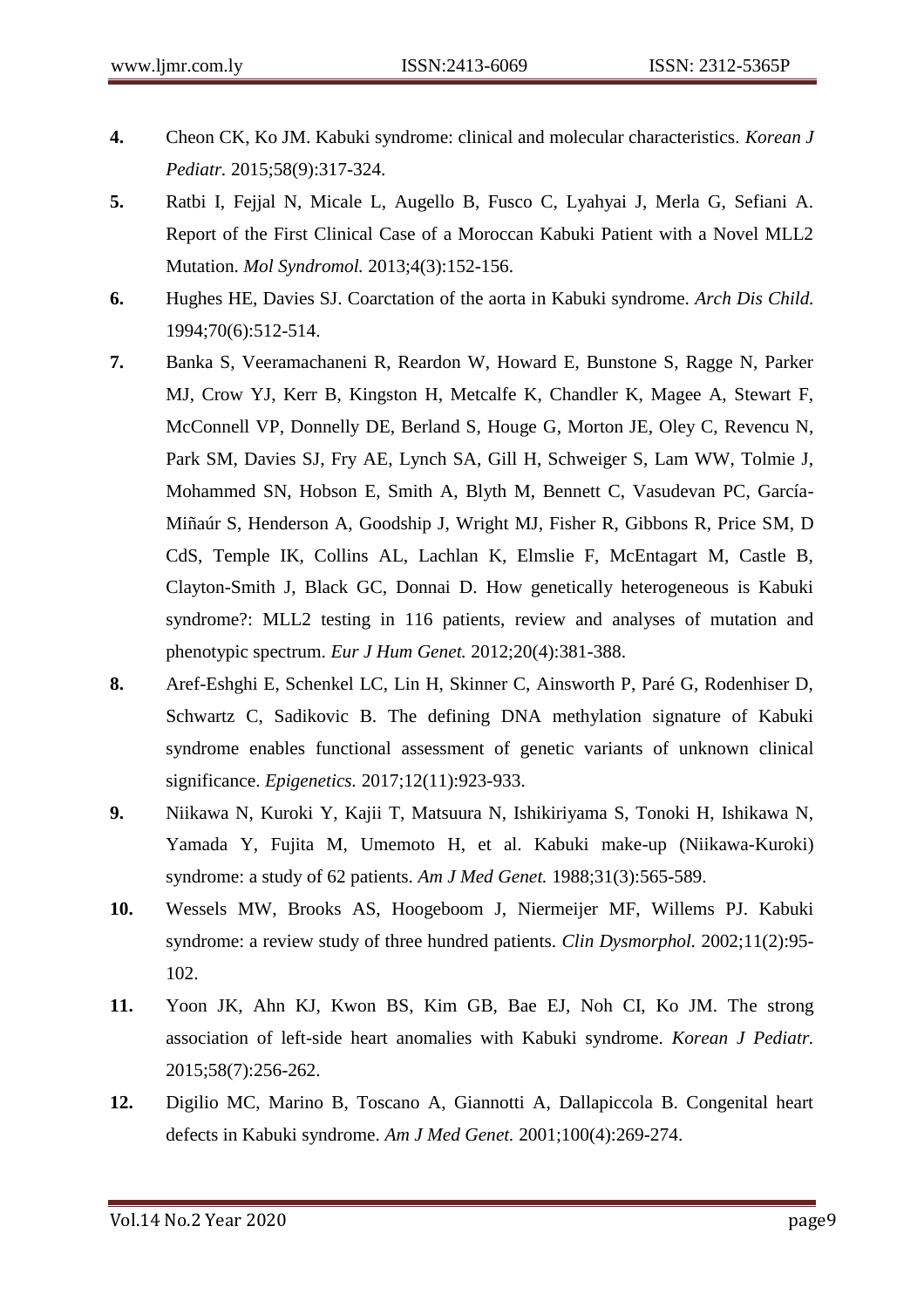- **13.** Yuan SM. Congenital heart defects in Kabuki syndrome. *Cardiol J.* 2013;20(2):121- 124.
- **14.** Digilio MC, Marino B. What Is New in Genetics of Congenital Heart Defects? *Front Pediatr.* 2016;4:120.
- **15.** Hartley JL, Davenport M, Kelly DA. Biliary atresia. *Lancet.* 2009;374(9702):1704- 1713.
- **16.** Vij M, Rela M. Biliary atresia: pathology, etiology and pathogenesis. *Future Sci OA.*  2020;6(5):Fso466.
- **17.** Sangkhathat S, Laochareonsuk W, Maneechay W, Kayasut K, Chiengkriwate P. Variants Associated with Infantile Cholestatic Syndromes Detected in Extrahepatic Biliary Atresia by Whole Exome Studies: A 20-Case Series from Thailand. *J Pediatr Genet.* 2018;7(2):67-73.
- **18.** Ng SB, Bigham AW, Buckingham KJ, Hannibal MC, McMillin MJ, Gildersleeve HI, Beck AE, Tabor HK, Cooper GM, Mefford HC, Lee C, Turner EH, Smith JD, Rieder MJ, Yoshiura K, Matsumoto N, Ohta T, Niikawa N, Nickerson DA, Bamshad MJ, Shendure J. Exome sequencing identifies MLL2 mutations as a cause of Kabuki syndrome. *Nat Genet.* 2010;42(9):790-793.
- **19.** Masui D, Fukahori S, Mizuochi T, Watanabe Y, Fukui K, Ishii S, Saikusa N, Hashizume N, Higashidate N, Sakamoto S, Takato A, Yoshiura KI, Tanaka Y, Yagi M. Cystic biliary atresia with paucity of bile ducts and gene mutation in KDM6A: a case report. *Surg Case Rep.* 2019;5(1):132.
- **20.** Crow JF. The origins, patterns and implications of human spontaneous mutation. *Nat Rev Genet.* 2000;1(1):40-47.
- **21.** Armstrong L, Abd El Moneim A, Aleck K, Aughton DJ, Baumann C, Braddock SR, Gillessen-Kaesbach G, Graham JM, Jr., Grebe TA, Gripp KW, Hall BD, Hennekam R, Hunter A, Keppler-Noreuil K, Lacombe D, Lin AE, Ming JE, Kokitsu-Nakata NM, Nikkel SM, Philip N, Raas-Rothschild A, Sommer A, Verloes A, Walter C, Wieczorek D, Williams MS, Zackai E, Allanson JE. Further delineation of Kabuki syndrome in 48 well-defined new individuals. *Am J Med Genet A.* 2005;132a(3):265-272.
- **22.** <Kabuki syndrome- clinical and molecular characteristics.pdf>.
- **23.** Chrzanowska KH, Krajewska-Walasek M, Kuś J, Michałkiewicz J, Maziarka D, Wolski JK, Brecevic L, Madaliński K. Kabuki (Niikawa-Kuroki) syndrome associated with immunodeficiency. *Clin Genet.* 1998;53(4):308-312.